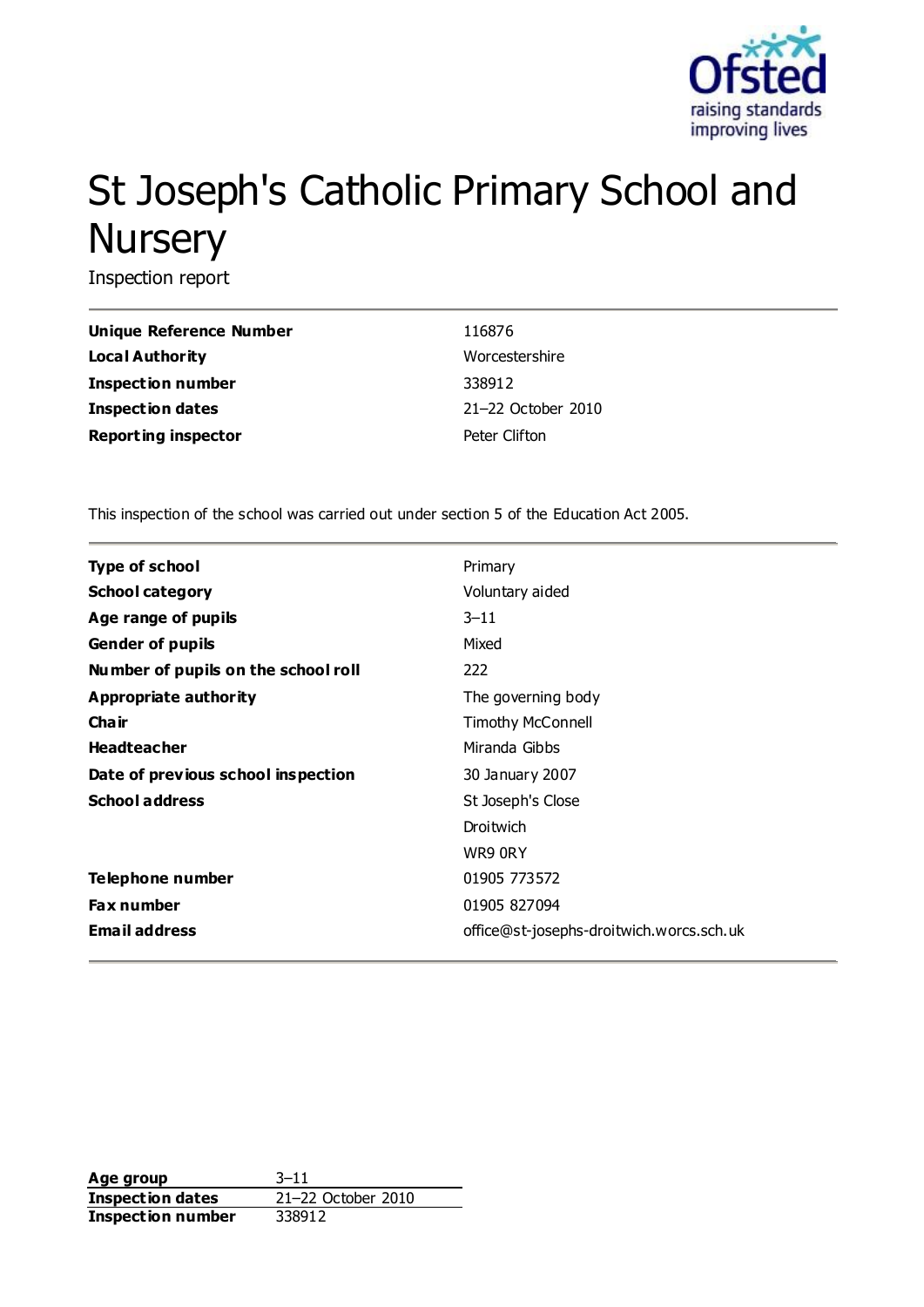The Office for Standards in Education, Children's Services and Skills (Ofsted) regulates and inspects to achieve excellence in the care of children and young people, and in education and skills for learners of all ages. It regulates and inspects childcare and children's social care, and inspects the Children and Family Court Advisory Support Service (Cafcass), schools, colleges, initial teacher training, work-based learning and skills training, adult and community learning, and education and training in prisons and other secure establishments. It assesses council children's services, and inspects services for looked after children, safeguarding and child protection.

Further copies of this report are obtainable from the school. Under the Education Act 2005, the school must provide a copy of this report free of charge to certain categories of people. A charge not exceeding the full cost of reproduction may be made for any other copies supplied.

If you would like a copy of this document in a different format, such as large print or Braille, please telephone 0300 1234 234, or email **[enquiries@ofsted.gov.uk](mailto:enquiries@ofsted.gov.uk)**.

You may copy all or parts of this document for non-commercial educational purposes, as long as you give details of the source and date of publication and do not alter the documentation in any way.

To receive regular email alerts about new publications, including survey reports and school inspection reports, please visit our website and go to 'Subscribe'.

Royal Exchange Buildings St Ann's Square Manchester M2 7LA T: 0300 1234 234 Textphone: 0161 618 8524 E: **[enquiries@ofsted.gov.uk](mailto:enquiries@ofsted.gov.uk)**

W: **[www.ofsted.gov.uk](http://www.ofsted.gov.uk/)**

© Crown copyright 2010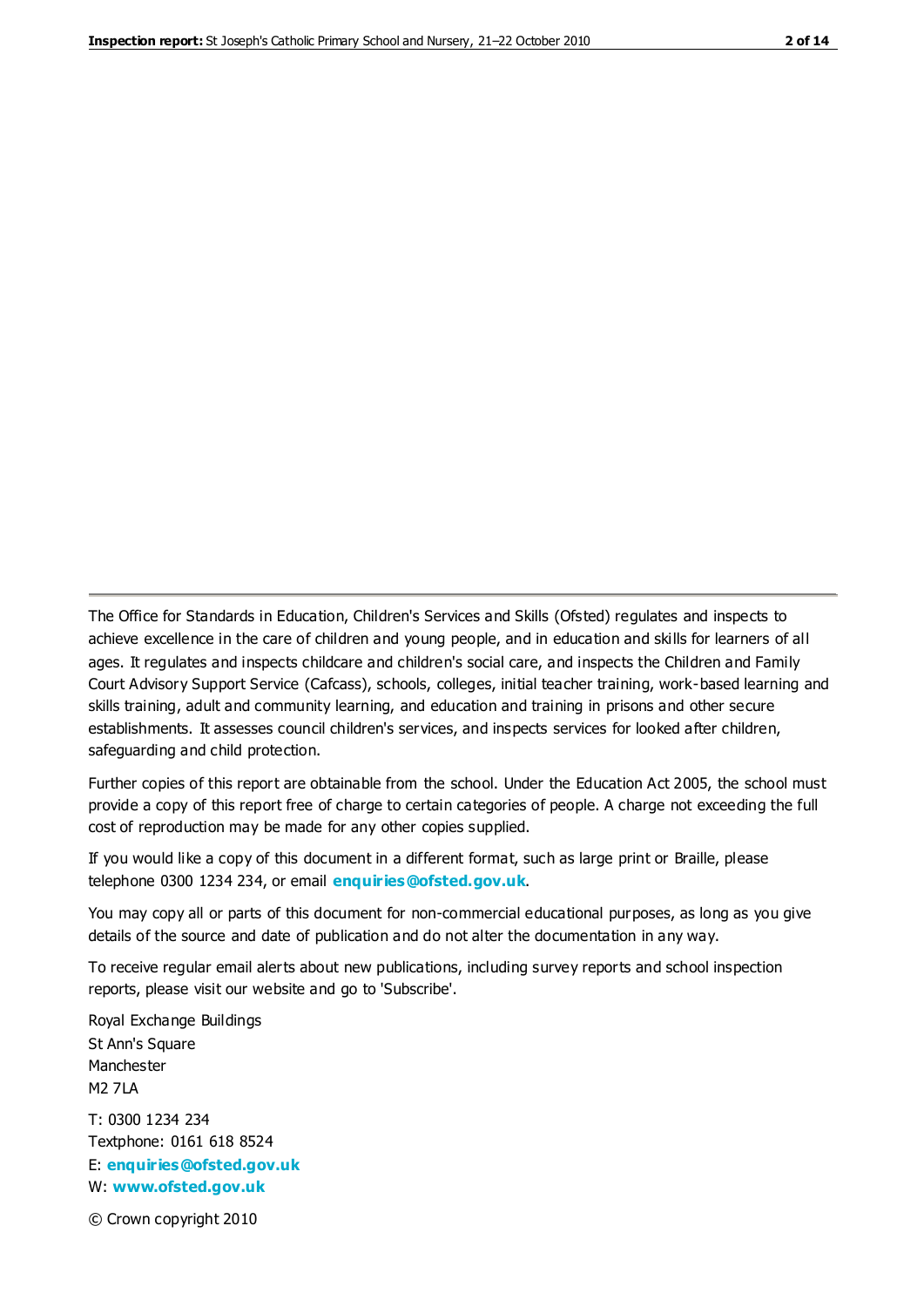# **Introduction**

This inspection was carried out by three additional inspectors. The inspectors visited 15 lessons and observed nine teachers. Meetings were held with members of the governing body, staff and pupils. Inspectors talked to pupils in lessons and at break times. They observed the school's work and looked at school documentation, including development planning, monitoring information, evidence of safeguarding procedures and pupils' books. They analysed 92 responses to the parents' questionnaire and took account of the views expressed by parents and carers during informal meetings and conversations.

The inspection team reviewed many aspects of the school's work. It looked in detail at the following:

- What is the current picture of provision and progress made in mathematics across the school, particularly the progress made by boys?
- How effective are the school's strategies to improve attendance?
- $\blacksquare$  How well do pupils assess their own work and set personal goals for improvement?
- Are there areas of the school's work which are outstanding?

# **Information about the school**

This is an average sized primary school. Most pupils are of White British origin, with the largest other group being of Asian or Asian British heritage. A small number of pupils are learning to speak English as an additional language. The proportion of pupils with special educational needs and/or disabilities is average. The school runs childcare provision in the afternoon. There is extended provision through a breakfast and after-school club. The school has recently gained the Leading Parent Partnership Award. The headteacher joined the school in April 2009.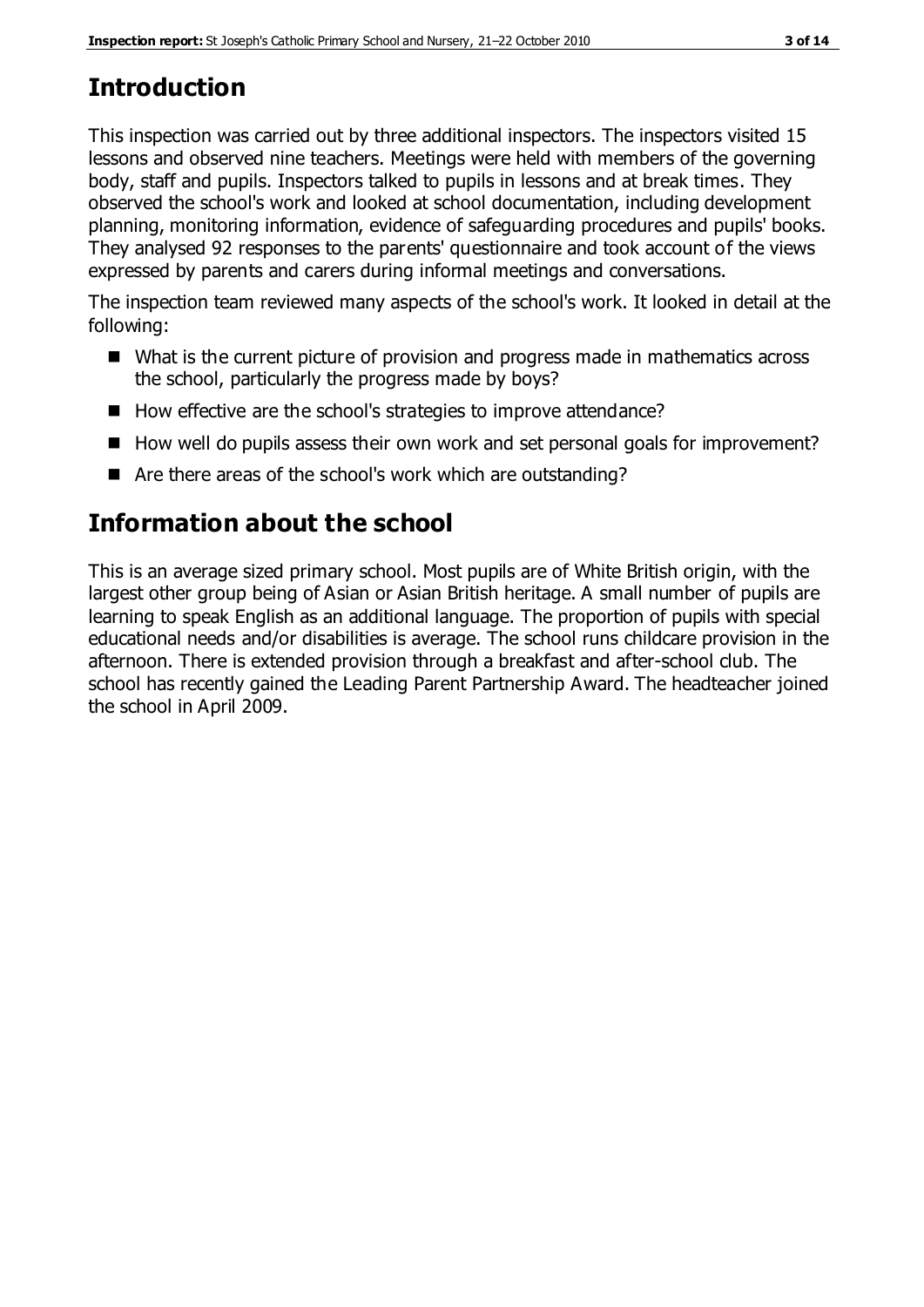**Inspection grades: 1 is outstanding, 2 is good, 3 is satisfactory, and 4 is inadequate** Please turn to the glossary for a description of the grades and inspection terms

# **Inspection judgements**

| Overall effectiveness: how good is the school?  |  |
|-------------------------------------------------|--|
| The school's capacity for sustained improvement |  |

## **Main findings**

St Joseph's is a good school where pupils achieve well and attain above average standards. Children in the Nursery feel very secure and rapidly grow in confidence. Pupils build on this good start, and learning and progress of different groups of pupils throughout the school are at least good. In lessons, the pupils listen well and work together confidently to support their learning. Their attendance is average. It is not higher mainly because too much time is lost through term-time holidays.

Pupils' express their views with a great deal of assurance, displaying a strong set of personal values which they act upon. They are very proud of their school. The many pupils spoken to during the inspection indicated that they feel safe at all times and that they have great confidence in the adults who look after them. They also say that the encouragement for them to adopt healthy lifestyles is 'fantastic', including eating brown bread sandwiches. There are strong links with local schools and organisations, as well as wider links with contrasting schools, which enable the pupils to have a very good insight into the similarities and differences between their own and others' cultures. Adults know the pupils exceptionally well and ensure, for example, that those with significant special educational needs and/or disabilities receive sensitive and highly effective support. Leaders have tackled persistent absence very firmly and this is now low. Relationships in lessons are very positive and pupils are expected to produce their best work. Boys and girls are very keen to answer questions and share their ideas. They often answer questions at length, explaining their thinking. Pupils have targets to help them to understand what they need to do to improve and assess their own work. In some lessons, these are used well to help pupils understand how well they are doing and set personal goals. However, this practice is inconsistent across the school.

The headteacher has the strong support of staff and the governing body and has made a number of important changes in the school which have strengthened pupils' progress. In mathematics, the number of boys and girls working at the higher levels across the school is improving rapidly and attainment is rising. The great majority of lessons are at least good and, sometimes, outstanding. The quality of learning observed by inspectors, matches closely the school's view. Teachers plan well for pupils of different abilities in English and mathematics and provide a wide range of different activities to maintain pupils' interest and curiosity. In science, planning for the needs of pupils is not as strong and leaders have accurately identified a weakness in developing the pupils' practical investigative skills. The school's success in maintaining above average standards in English and outstanding elements of pupils' personal development since the previous inspection and a continuous drive for improvement demonstrate the school's good capacity for sustained development.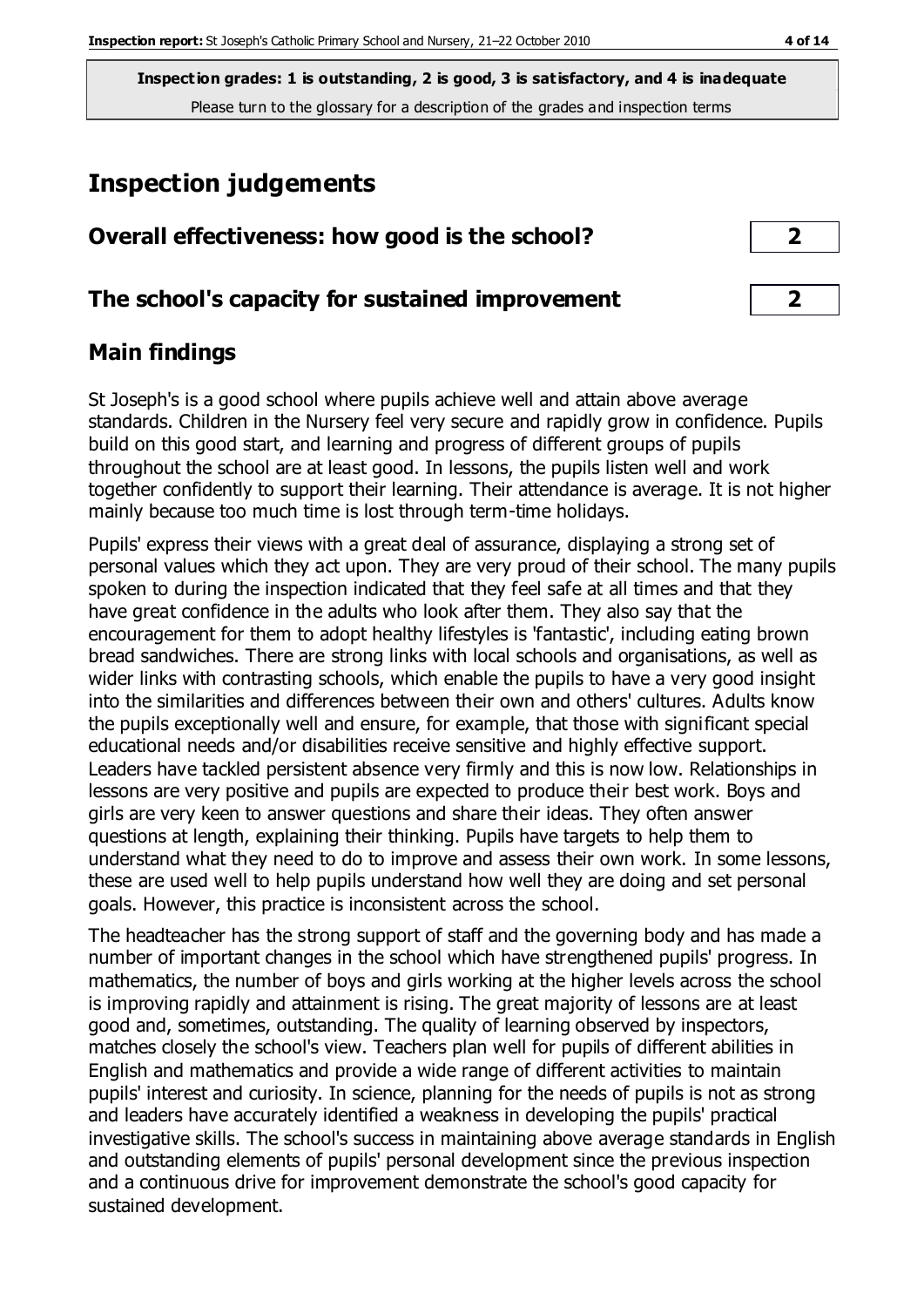**Inspection grades: 1 is outstanding, 2 is good, 3 is satisfactory, and 4 is inadequate** Please turn to the glossary for a description of the grades and inspection terms

#### **What does the school need to do to improve further?**

- Raise attainment in science by:
	- ensuring that planning in lessons closely matches pupils' different capabilities
	- giving pupils more opportunities to develop their practical investigative skills.
- Improve the consistency of use of targets in lessons to make learning more individual and provide more opportunities for pupils to assess their own work.
- Further discourage parents from taking their children out of school for holidays in term time.

#### **Outcomes for individuals and groups of pupils 2**

Children start school with skills, knowledge and understanding that are in line with those expected for their ages. Pupils' attainment in reading, writing and mathematics is above average. A good proportion of pupils are on track to reach the higher levels in Years 5 and 6. Attainment is science is average, and learning is limited because work is not always

sufficiently challenging. Pupils with special educational needs and/or disabilities and those of minority ethnic heritage make good progress. Those who are at a fairly early stage of English language acquisition are included well in learning activities. Pupils have good skills in information and communication technology (ICT) and use these well to help with their learning.

In nearly all lessons observed, learning was good and sometimes outstanding. In Year 2, pupils were asked to write instructions for a science activity and this provided high levels of motivation for different groups of pupils. Those with special educational needs and/or difficulties were given additional support which enabled them to learn as well as other pupils. Year 5 pupils made good progress in mathematics when finding multipliers for numbers because expectations of different groups of abilities were set and the pupils helped each other to learn. In Year 4, pupils wrote about aliens and thought carefully about the way descriptive words could be used for best effect.

Around the school, the pupils are very well mannered and polite. They readily engage in conversation to say what they think about their school. Pupils think that behaviour is good. They recognise that, on a few occasions, it could be better, and say they are treated firmly yet with fairness. On a few occasions, pupils' level of concentration dips in lessons. Almost all pupils agree that they like school, feel very safe and that they learn how to keep themselves healthy. Pupils have researched into healthy eating and produced leaflets for parents about which foods to include in lunchboxes. Many pupils take part in a wide range of additional sporting activities. The pupils are acutely aware of the possible dangers of using the internet and are entirely confident that any issues raised for example, through the class 'feeling box' will be promptly addressed. They enjoy going to the breakfast and after-school club. The pupils make a very significant contribution to school life for example, through working as playground buddies, tour guides, and representing the pupil voice as senators. A special event for World War II veterans planned and run by pupils was a memorable occasion for all concerned. Pupils' tolerance and understanding of those who are different is exceptional. Pupils recognise the value of finding out about different faith and cultures. They know for example, that the children from the link Hindu school in India are very proud to be part of their Catholic community.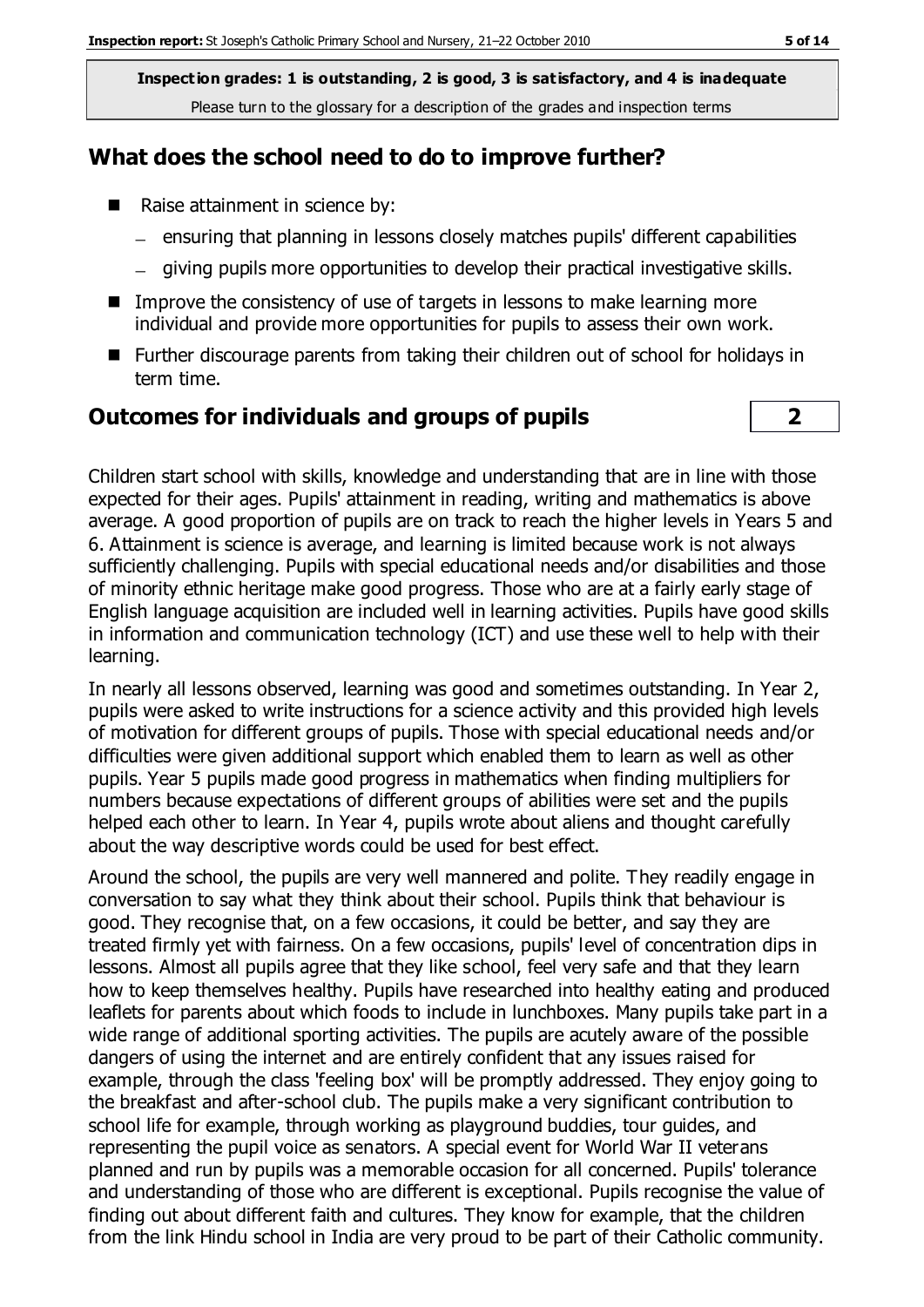These are the grades for pupils' outcomes

**Inspection grades: 1 is outstanding, 2 is good, 3 is satisfactory, and 4 is inadequate**

Please turn to the glossary for a description of the grades and inspection terms

| Pupils' achievement and the extent to which they enjoy their learning                                                     | $\overline{2}$ |
|---------------------------------------------------------------------------------------------------------------------------|----------------|
| Taking into account:<br>Pupils' attainment <sup>1</sup>                                                                   | $\overline{2}$ |
| The quality of pupils' learning and their progress                                                                        | 2              |
| The quality of learning for pupils with special educational needs and/or disabilities<br>and their progress               | $\overline{2}$ |
| The extent to which pupils feel safe                                                                                      | 1              |
| Pupils' behaviour                                                                                                         | $\overline{2}$ |
| The extent to which pupils adopt healthy lifestyles                                                                       | 1              |
| The extent to which pupils contribute to the school and wider community                                                   | 1              |
| The extent to which pupils develop workplace and other skills that will contribute to<br>their future economic well-being | $\overline{2}$ |
| Taking into account:<br>Pupils' attendance <sup>1</sup>                                                                   | 3              |
| The extent of pupils' spiritual, moral, social and cultural development                                                   | 1              |

<sup>1</sup> The grades for attainment and attendance are: 1 is high; 2 is above average; 3 is broadly average; and 4 is low

## **How effective is the provision?**

In English, mathematics and ICT, teachers demonstrate good or better subject knowledge to engage and challenge the pupils. Speaking and listening is used especially well to clarify thinking and in developing ideas for writing. The pupils work confidently together to solve problems in mathematics. In some classes, pupils show a keen awareness of what they need to do to improve and, for example, can identify what makes an effective piece of writing. However, this aspect of the school's work remains inconsistent. In many lessons, teachers intervene at just the right moment to move learning on. On a few occasions, the pace of learning dips for example when the plenary is not effectively linked to learning; rather it becomes a showcase of children's work.

There is outstanding provision to promote aspects of pupil's personal development and good provision to develop basic skills in literacy, numeracy and ICT. In mathematics, pupils are given tasks which require them to apply their skills. However, there is too little attention paid to the practical application of science. Learning is made relevant by making links between subjects. For example, using research skills in ICT to help write a diary about life in Sparta. Memorable experiences include dressing up in Tudor outfits and devising role plays for parents. The curriculum is brought to life by accessing local Roman facilities, nearby woods and the local canal. The youngest children who are cared for in the afternoons are confident and happy. The setting provides a good range of stimulating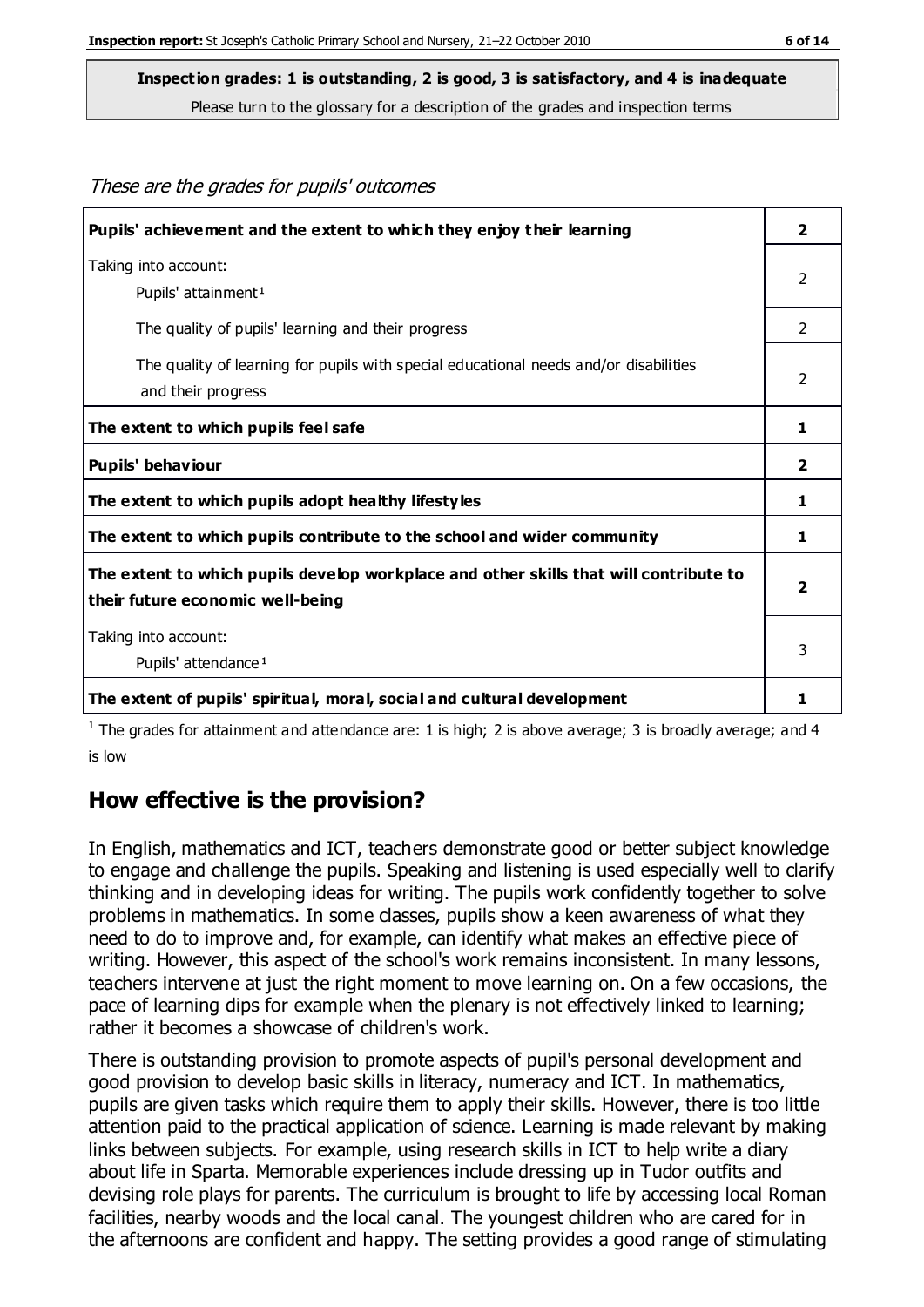**Inspection grades: 1 is outstanding, 2 is good, 3 is satisfactory, and 4 is inadequate** Please turn to the glossary for a description of the grades and inspection terms

activities, both inside and outdoors. There is a good range of activities provided in the after-school club.

Highly effective arrangements are in place to ensure that children from the Early Years Foundation Stage are provided with skills to prepare them for work in Year 1. There are extensive links with the high school which ensures that the oldest pupils are well prepared to make the transfer both socially and academically. High quality support is provided for children with different medical needs or who have suffered from bereavement. Special arrangements are in place to ensure that those pupils who are experiencing particular difficulties are listened to and supported. For some pupils, this support has enabled them to attend school much more regularly.

These are the grades for the quality of provision

| The quality of teaching                                                                                    |  |
|------------------------------------------------------------------------------------------------------------|--|
| Taking into account:<br>The use of assessment to support learning                                          |  |
| The extent to which the curriculum meets pupils' needs, including, where relevant,<br>through partnerships |  |
| The effectiveness of care, guidance and support                                                            |  |

#### **How effective are leadership and management?**

Members of the governing body who met with inspectors expressed the view that the school's leaders and managers have secured beneficial change and this concurs with the inspection findings. The drive for improvement has been supported through strong teamwork where all staff share the same high quality ambitions for the pupils. Rigorous and accurate self-evaluation has led to the marked improvement in mathematics. A successful focus on the quality of teaching in lessons has resulted in an increase in the number of lessons where pupils of all abilities are helped to make good progress. Leaders track the progress of individual and groups of pupils closely and take swift action to prevent anyone from falling behind. Provision to secure equal opportunities and tackle discrimination for all pupils is good.

The governing body provides a good level of challenge and support to drive through improvement. It is knowledgeable about the school's strengths and what needs to be improved. The school has well developed partnerships with other organisations and schools. These provide many experiences in the arts, sports and the community. The school's Leading Parent Partnership Award reflects the work of the school to include parents in many school activities. International, national and local links to promote pupils' cultural and ethnic awareness are all well established. The link with a school in India has, for example, provided the pupils with a strong insight into a Hindu community. Links with a contrasting school successfully promotes the message of being 'inclusive in everything we do'. The school follows good practice across all aspects of safeguarding. Staff are well trained in all aspects of child protection. The school is vigilant about internet safety and risks are fully assessed before trips take place.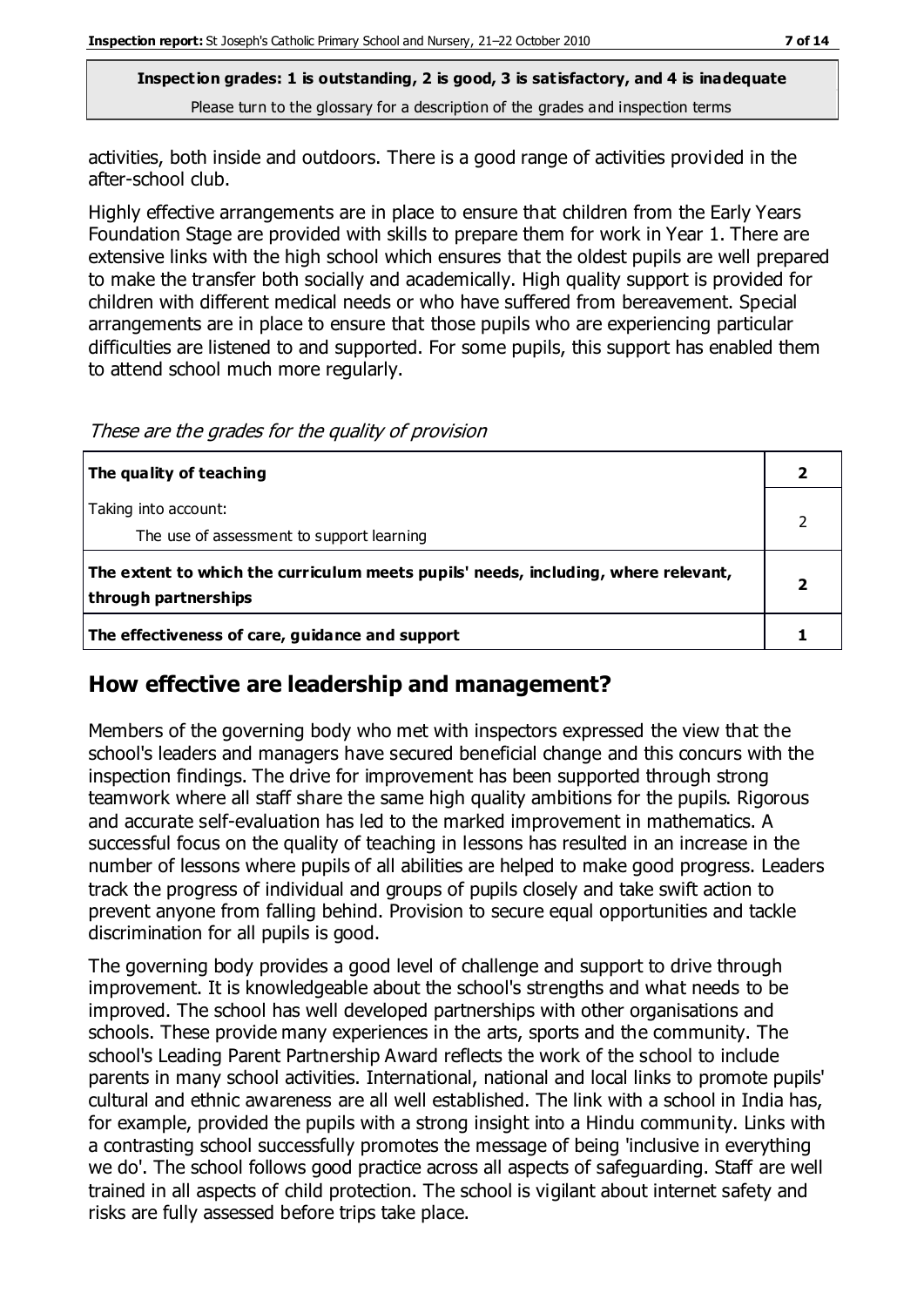Please turn to the glossary for a description of the grades and inspection terms

These are the grades for leadership and management

| The effectiveness of leadership and management in embedding ambition and driving<br>improvement                                                                  |                         |
|------------------------------------------------------------------------------------------------------------------------------------------------------------------|-------------------------|
| Taking into account:<br>The leadership and management of teaching and learning                                                                                   | 2                       |
| The effectiveness of the governing body in challenging and supporting the<br>school so that weaknesses are tackled decisively and statutory responsibilities met | $\overline{\mathbf{2}}$ |
| The effectiveness of the school's engagement with parents and carers                                                                                             | $\mathbf{2}$            |
| The effectiveness of partnerships in promoting learning and well-being                                                                                           | $\mathbf{2}$            |
| The effectiveness with which the school promotes equality of opportunity and tackles<br>discrimination                                                           | $\overline{\mathbf{2}}$ |
| The effectiveness of safeguarding procedures                                                                                                                     | $\overline{2}$          |
| The effectiveness with which the school promotes community cohesion                                                                                              | 1                       |
| The effectiveness with which the school deploys resources to achieve value for money                                                                             | 2                       |

## **Early Years Foundation Stage**

Children make good progress from starting points which are in line with expectations. By the time they join Year 1, most reach or exceed levels expected across the areas of learning, although their creative development is not as strong as other areas of learning. In the Nursery, the children are very happy and settled. They play with each other happily and are learning to take turns. In the outdoor learning area, they enjoy riding on trikes and digging for treasure in the sandpit. Adults promote counting activities well and expect the children to try new things for themselves before helping. Additional support and encouragement are given to those children with particular needs or who are in the early stages of learning to speak English. In one lesson, the children greatly enjoyed physical exercise and responded superbly to a song about different animals. In the Reception class, there are strong relationships and the children work and play together confidently. The children take pride in working out the sounds of simple words, although the pace of the learning dips when the children are not all actively involved in the task. A group of boys and girls took great care in putting nappies on dolls, helping each other confidently and sharing their feelings.

The children's development is carefully tracked through the 'learning journals' and in records. The quality of provision is regularly evaluated by leaders and changes implemented to improve learning. Leaders have plans to develop the outside area, particularly to improve creative aspects of provision.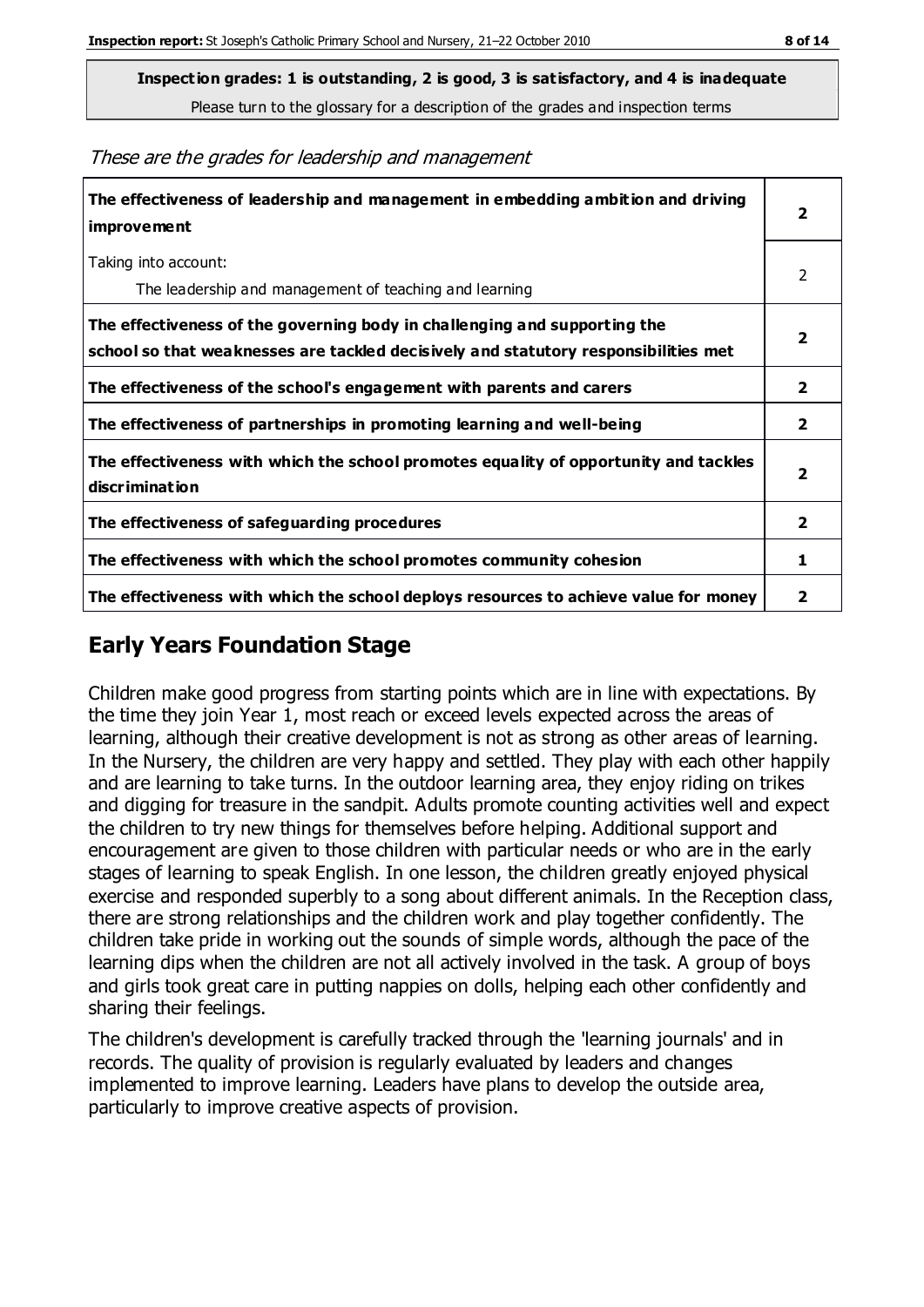**Inspection grades: 1 is outstanding, 2 is good, 3 is satisfactory, and 4 is inadequate**

Please turn to the glossary for a description of the grades and inspection terms

These are the grades for the Early Years Foundation Stage

| <b>Overall effectiveness of the Early Years Foundation Stage</b>                      |  |
|---------------------------------------------------------------------------------------|--|
| Taking into account:<br>Outcomes for children in the Early Years Foundation Stage     |  |
| The quality of provision in the Early Years Foundation Stage                          |  |
| The effectiveness of leadership and management of the Early Years Foundation<br>Stage |  |

## **Views of parents and carers**

Questionnaires from parents and carers, and those spoken to during the inspection indicate a strong level of overall satisfaction with what the school provides. Parents and carers think their children are kept very safe and inspectors agree. The majority of comments made in the questionnaires are very complimentary about the school, including how kind and caring the staff are. Others indicate that communication with the school is not good enough and these relate to newsletters as well as personal contact. Inspectors looked at a number of newsletters which were informative, regular and reflected the views of the governing body. A few parents and carers expressed concerns about behaviour. Inspectors were impressed by the good behaviour and positive attitudes of the pupils.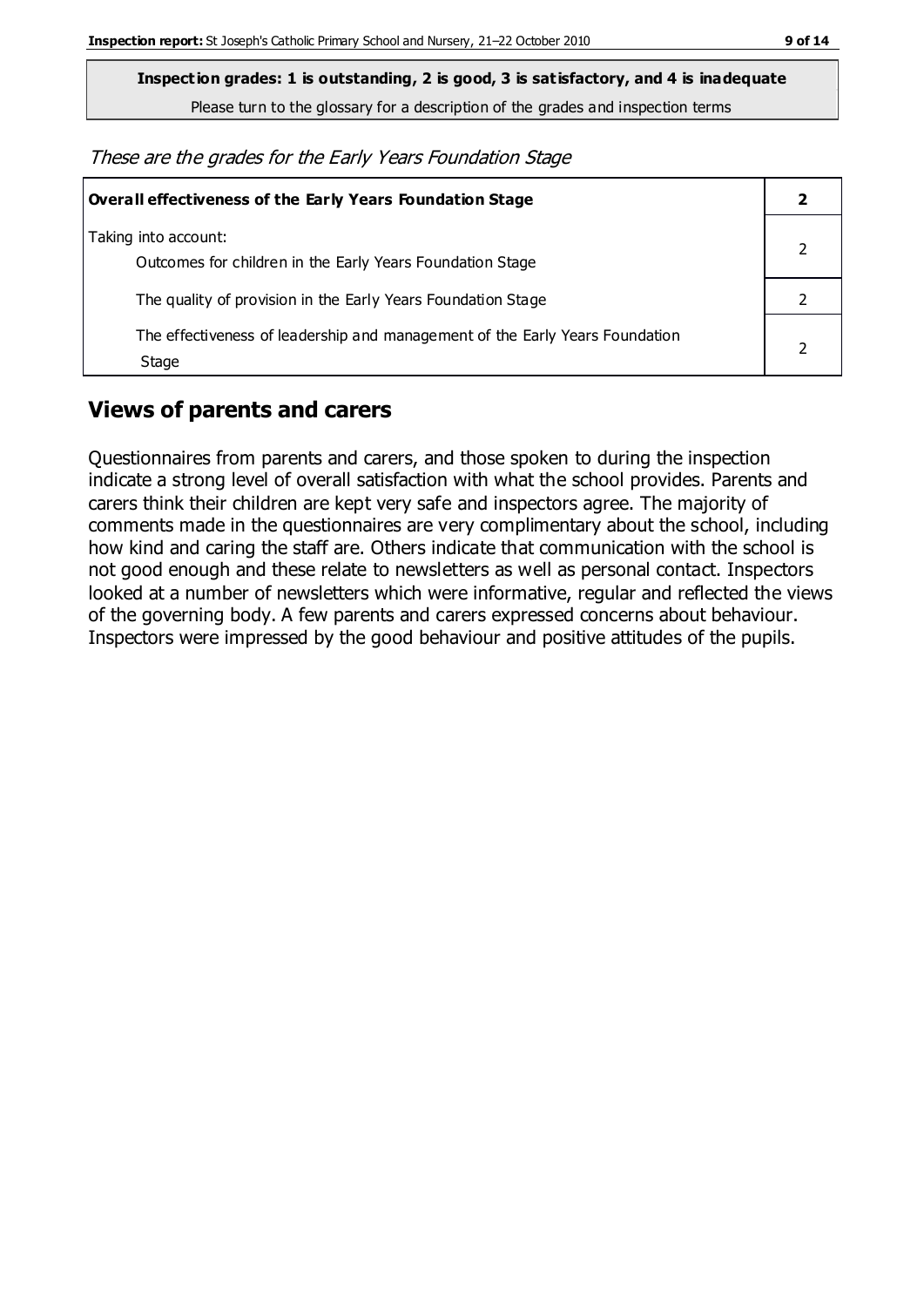#### **Responses from parents and carers to Ofsted's questionnaire**

Ofsted invited all the registered parents and carers of pupils registered at Droitwich, St Joseph's Catholic Primary School to complete a questionnaire about their views of the school.

In the questionnaire, parents and carers were asked to record how strongly they agreed with 13 statements about the school. The inspection team received 92 completed questionnaires by the end of the on-site inspection. In total, there are 222 pupils registered at the school.

| <b>Statements</b>                                                                                                                                                                                                                                       | <b>Strongly</b><br>agree |               | Agree        |               | <b>Disagree</b> |                | <b>Strongly</b><br>disagree |               |
|---------------------------------------------------------------------------------------------------------------------------------------------------------------------------------------------------------------------------------------------------------|--------------------------|---------------|--------------|---------------|-----------------|----------------|-----------------------------|---------------|
|                                                                                                                                                                                                                                                         | <b>Total</b>             | $\frac{0}{0}$ | <b>Total</b> | $\frac{0}{0}$ | <b>Total</b>    | $\frac{0}{0}$  | <b>Total</b>                | $\frac{1}{2}$ |
| My child enjoys school                                                                                                                                                                                                                                  | 53                       | 58            | 38           | 41            | 1               | $\mathbf{1}$   | $\mathbf 0$                 | $\mathbf 0$   |
| The school keeps my child<br>safe                                                                                                                                                                                                                       | 57                       | 62            | 33           | 36            | 1               | $\mathbf{1}$   | 0                           | $\mathbf 0$   |
| My school informs me about<br>my child's progress                                                                                                                                                                                                       | 37                       | 40            | 44           | 48            | 9               | 10             | $\mathbf 0$                 | $\mathbf 0$   |
| My child is making enough<br>progress at this school                                                                                                                                                                                                    | 44                       | 48            | 33           | 36            | 9               | 10             | $\mathbf 0$                 | $\mathbf 0$   |
| The teaching is good at this<br>school                                                                                                                                                                                                                  | 44                       | 48            | 42           | 46            | $\overline{2}$  | $\overline{2}$ | 0                           | $\mathbf 0$   |
| The school helps me to<br>support my child's learning                                                                                                                                                                                                   | 36                       | 39            | 49           | 53            | 4               | 4              | $\mathbf 0$                 | $\mathbf 0$   |
| The school helps my child to<br>have a healthy lifestyle                                                                                                                                                                                                | 40                       | 43            | 41           | 45            | 11              | 12             | $\mathbf 0$                 | $\mathbf 0$   |
| The school makes sure that<br>my child is well prepared for<br>the future (for example<br>changing year group,<br>changing school, and for<br>children who are finishing<br>school, entering further or<br>higher education, or entering<br>employment) | 41                       | 45            | 43           | 47            | 1               | 1              | $\mathbf 0$                 | $\mathbf 0$   |
| The school meets my child's<br>particular needs                                                                                                                                                                                                         | 41                       | 45            | 40           | 43            | 10              | 11             | $\mathbf 0$                 | $\mathbf 0$   |
| The school deals effectively<br>with unacceptable behaviour                                                                                                                                                                                             | 34                       | 37            | 36           | 39            | 14              | 15             | 3                           | 3             |
| The school takes account of<br>my suggestions and concerns                                                                                                                                                                                              | 33                       | 36            | 32           | 35            | 15              | 16             | $\overline{7}$              | 8             |
| The school is led and<br>managed effectively                                                                                                                                                                                                            | 38                       | 41            | 35           | 38            | $\overline{7}$  | 8              | 8                           | 9             |
| Overall, I am happy with my<br>child's experience at this<br>school                                                                                                                                                                                     | 44                       | 48            | 41           | 45            | 3               | 3              | $\mathbf 0$                 | $\mathbf 0$   |

The table above summarises the responses that parents and carers made to each statement. The percentages indicate the proportion of parents and carers giving that response out of the total number of completed questionnaires. Where one or more parents and carers chose not to answer a particular question, the percentages will not add up to 100%.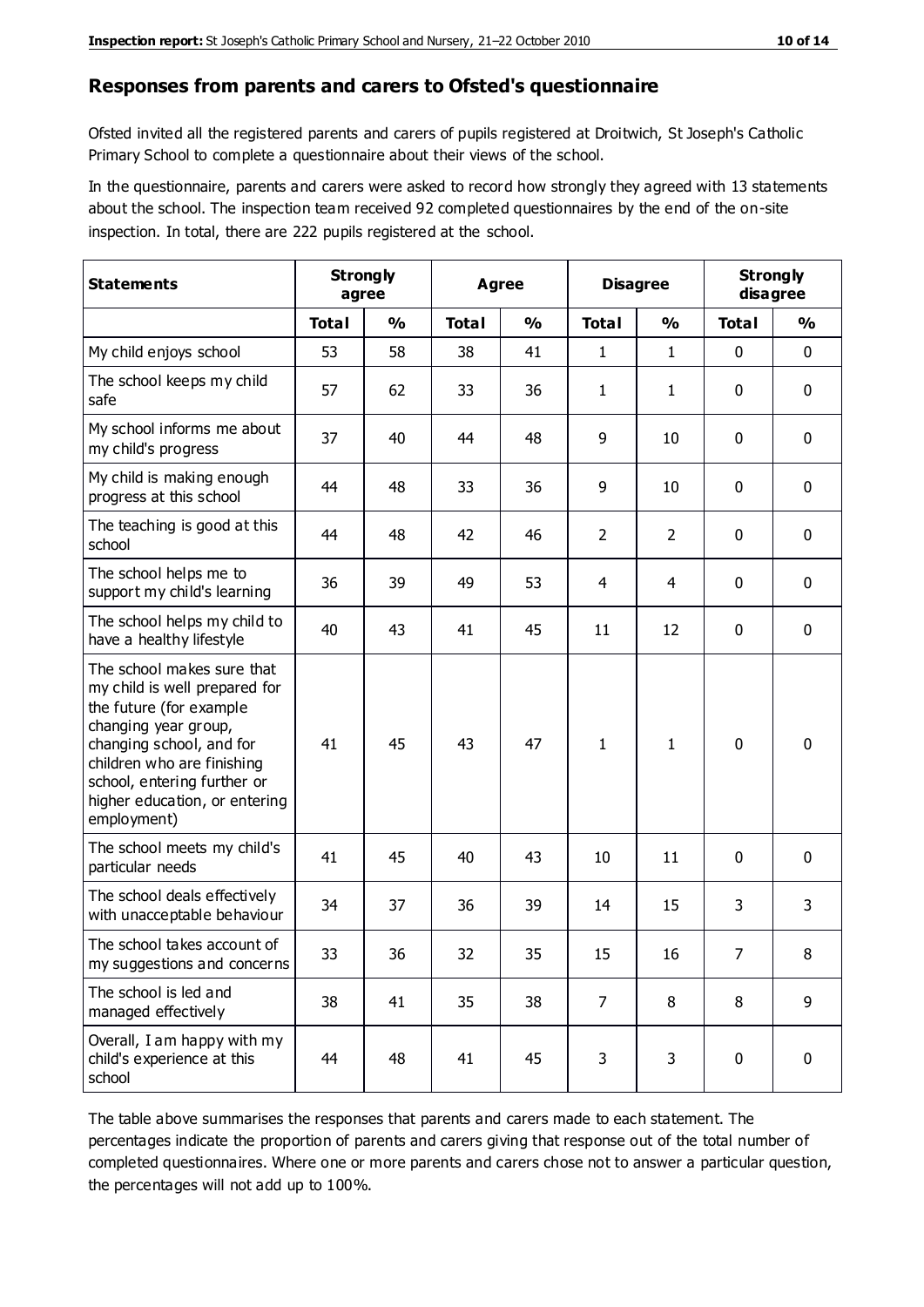## **Glossary**

| Grade   | <b>Judgement</b> | <b>Description</b>                                                                                                                                                                                                            |
|---------|------------------|-------------------------------------------------------------------------------------------------------------------------------------------------------------------------------------------------------------------------------|
| Grade 1 | Outstanding      | These features are highly effective. An outstanding school<br>provides exceptionally well for all its pupils' needs.                                                                                                          |
| Grade 2 | Good             | These are very positive features of a school. A school that<br>is good is serving its pupils well.                                                                                                                            |
| Grade 3 | Satisfactory     | These features are of reasonable quality. A satisfactory<br>school is providing adequately for its pupils.                                                                                                                    |
| Grade 4 | Inadequate       | These features are not of an acceptable standard. An<br>inadequate school needs to make significant improvement<br>in order to meet the needs of its pupils. Ofsted inspectors<br>will make further visits until it improves. |

#### **What inspection judgements mean**

#### **Overall effectiveness of schools**

|                       | Overall effectiveness judgement (percentage of schools) |      |                     |                   |
|-----------------------|---------------------------------------------------------|------|---------------------|-------------------|
| <b>Type of school</b> | <b>Outstanding</b>                                      | Good | <b>Satisfactory</b> | <b>Inadequate</b> |
| Nursery schools       | 58                                                      | 36   | 4                   | 2                 |
| Primary schools       | 8                                                       | 43   | 40                  | 9                 |
| Secondary schools     | 10                                                      | 35   | 42                  | 13                |
| Sixth forms           | 13                                                      | 39   | 45                  | 3                 |
| Special schools       | 33                                                      | 42   | 20                  | 4                 |
| Pupil referral units  | 18                                                      | 40   | 29                  | 12                |
| All schools           | 11                                                      | 42   | 38                  | 9                 |

New school inspection arrangements were introduced on 1 September 2009. This means that inspectors now make some additional judgements that were not made previously.

The data in the table above are for the period 1 September 2009 to 31 March 2010 and are the most recently published data available (see **[www.ofsted.gov.uk](http://www.ofsted.gov.uk/)**). Please note that the sample of schools inspected during the autumn and spring terms 2009/10 was not representative of all schools nationally, as weaker schools are inspected more frequently than good or outstanding schools.

Percentages are rounded and do not always add exactly to 100. Secondary school figures in clude those that have sixth forms, and sixth form figures include only the data specifically for sixth form inspection judgements.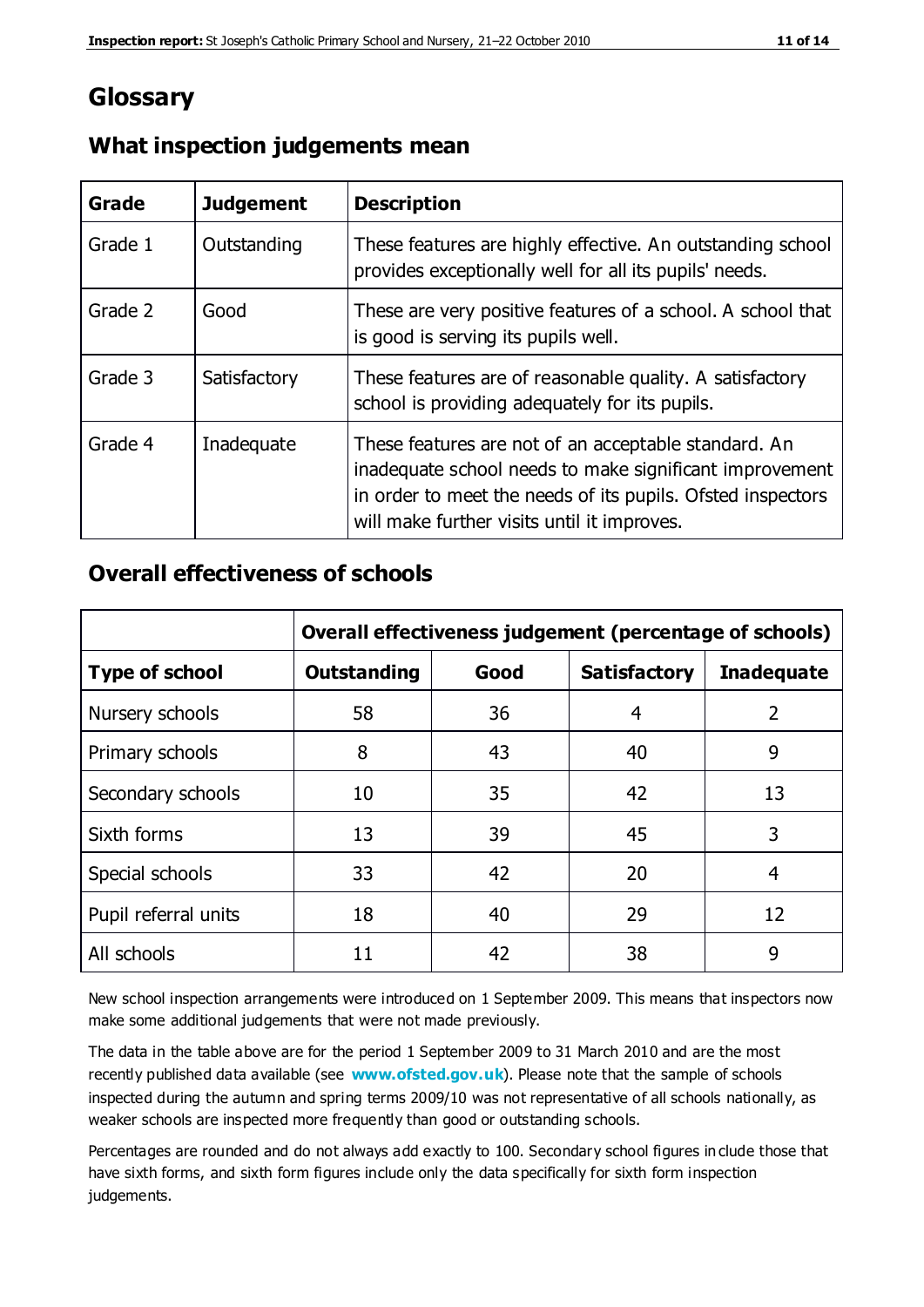# **Common terminology used by inspectors**

| Achievement:               | the progress and success of a pupil in their learning,<br>development or training.                                                                                                                                                          |  |  |
|----------------------------|---------------------------------------------------------------------------------------------------------------------------------------------------------------------------------------------------------------------------------------------|--|--|
| Attainment:                | the standard of the pupils' work shown by test and<br>examination results and in lessons.                                                                                                                                                   |  |  |
| Capacity to improve:       | the proven ability of the school to continue<br>improving. Inspectors base this judgement on what<br>the school has accomplished so far and on the quality<br>of its systems to maintain improvement.                                       |  |  |
| Leadership and management: | the contribution of all the staff with responsibilities,<br>not just the headteacher, to identifying priorities,<br>directing and motivating staff and running the school.                                                                  |  |  |
| Learning:                  | how well pupils acquire knowledge, develop their<br>understanding, learn and practise skills and are<br>developing their competence as learners.                                                                                            |  |  |
| Overall effectiveness:     | inspectors form a judgement on a school's overall<br>effectiveness based on the findings from their<br>inspection of the school. The following judgements,<br>in particular, influence what the overall effectiveness<br>judgement will be. |  |  |
|                            | The school's capacity for sustained<br>improvement.                                                                                                                                                                                         |  |  |
|                            | Outcomes for individuals and groups of pupils.                                                                                                                                                                                              |  |  |
|                            | The quality of teaching.                                                                                                                                                                                                                    |  |  |
|                            | The extent to which the curriculum meets<br>pupils' needs, including, where relevant,<br>through partnerships.                                                                                                                              |  |  |
|                            | The effectiveness of care, guidance and<br>support.                                                                                                                                                                                         |  |  |
| Progress:                  | the rate at which pupils are learning in lessons and<br>over longer periods of time. It is often measured by<br>comparing the pupils' attainment at the end of a key                                                                        |  |  |

stage with their attainment when they started.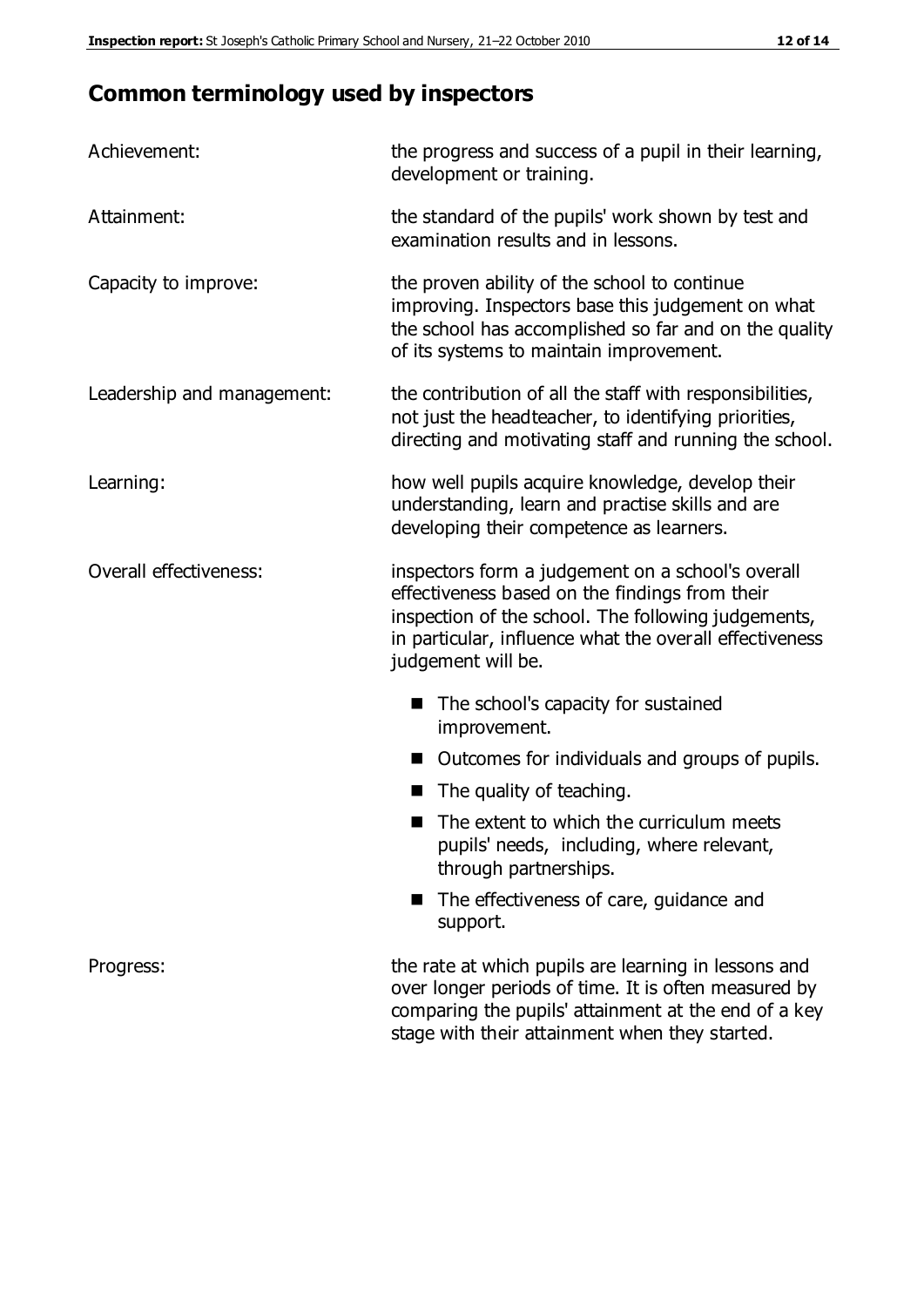#### **This letter is provided for the school, parents and carers to share with their children. It describes Ofsted's main findings from the inspection of their school.**

25 October 2010

#### Dear Pupils

#### **Inspection of Droitwich, St Joseph's Catholic Primary School, Droitwich WR9 0RY**

Thank you for welcoming us to your school and for talking to us so confidently about your work. You were very polite and friendly. We agree with you that your school is good. This means that there are many things that it does well, but also there are a few things that could be better. Here are some of the things we liked about your school.

Children in the Nursery class settle very quickly.

Many of your lessons help you to make at least good progress.

You are cared for exceptionally well in school and those of you with more needs are given a lot of extra support.

You have an excellent understanding of how to stay safe, make a superb contribution to the school and the wider community and you say you always feel safe.

You have a great deal of knowledge and understanding about the importance of being active and eating healthily.

Teachers use questioning and speaking and listening well to help you to learn.

Many of the activities you are given are interesting and memorable.

You know a great deal about others from different faiths and cultures and rightly say that this area of the schools work is superb.

To help you make faster progress, we are asking your teachers to help you improve your work in science by making sure that activities are at just the right level and give you more opportunities to investigate and do practical work. We have also asked them to help you to use your targets more to assess your own work. Lastly, we have asked adults in your school to work even more closely with you and your families so that you always come to school unless you are unwell.

You can help your teachers by always doing your best work.

Yours sincerely

Peter Clifton Lead inspector



improving lives